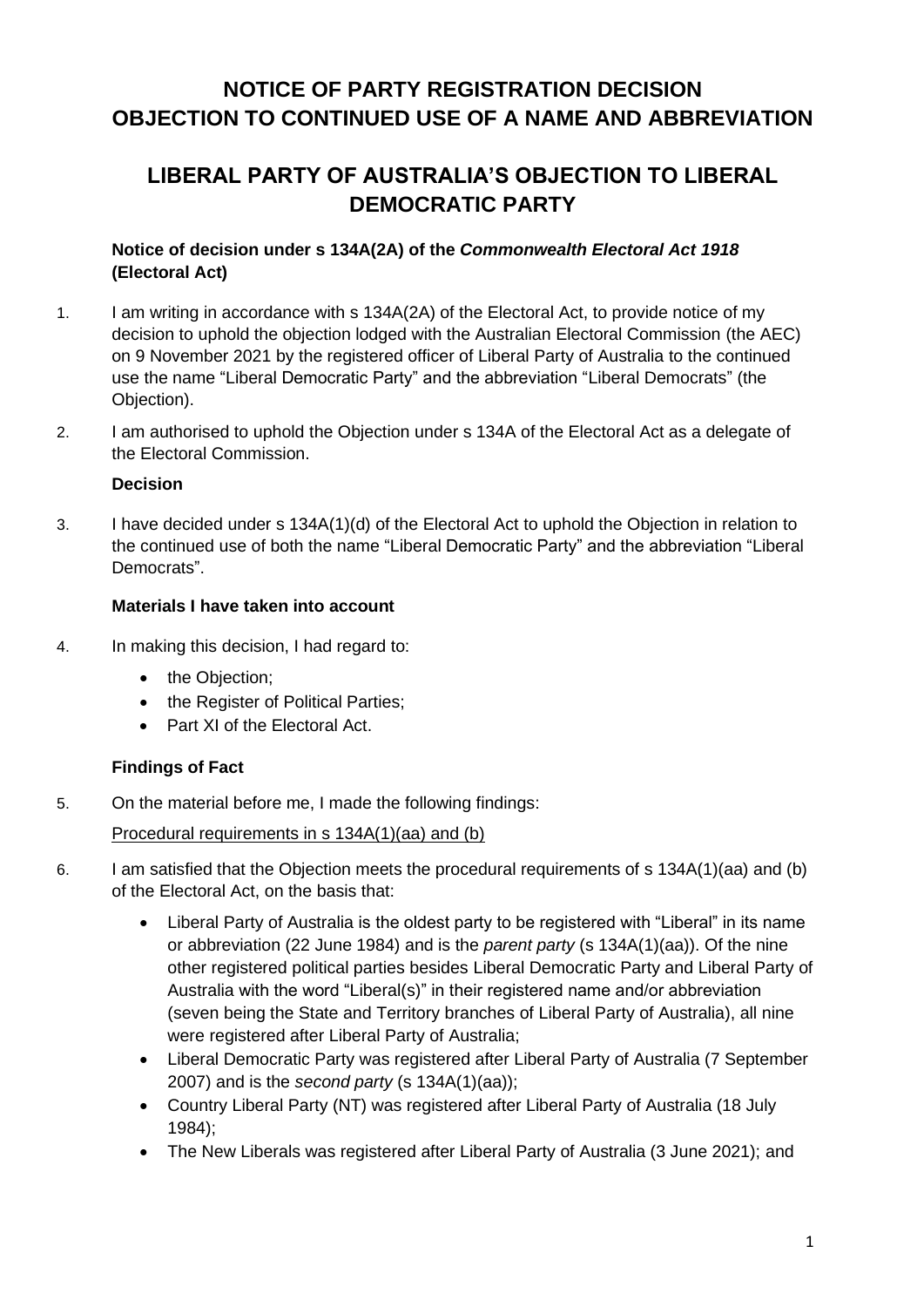• the Objection was in writing from Liberal Party of Australia's registered officer and objects to the continued registration of the Liberal Democrats' name and abbreviation (s 134A(1)(b)).

## Assessment of applicability of s 134A(1)(a)

- 7. The Objection refers to the name and abbreviation of the second party containing a word that is in the name, or abbreviation of the name, of the parent party (s 134A(1)(a)(iii) of the Electoral Act). The word in question is "Liberal".
- 8. The word 'liberal' is not a function word, a collective noun for people, the name of a country, the word "country", a recognised geographical place in Australia, or the word "democratic" within the meaning of s 129(5) of the Electoral Act.
- 9. As a delegate of the Electoral Commission for the purposes of s 134A of the Electoral Act, I uphold the Objection.

# **Review rights**

- 10. Under s 141(2) of the Electoral Act, a person (including an organisation) affected by the decision who is dissatisfied with the decision may make a written application to the Electoral Commission for internal review of this decision within 28 days after the day on which the decision first comes to the notice of that person. There is no fee payable for requesting an internal review.
- 11. Requests for review of this decision should be addressed to Mr Tom Rogers, Australian Electoral Commissioner, and emailed to [commission.secretariat@aec.gov.au](mailto:commission.secretariat@aec.gov.au) or posted to Locked Bag 4007, Canberra City ACT 2601.

#### How do I request an internal review?

- 12. In accordance with ss 141(2) and 141(3) of the Electoral Act, an application for review must:
	- be in writing;
	- specify the name of the applicant;
	- specify an address of the applicant; and
	- set out the reasons for making the application.
- 13. If you wish to apply for additional time beyond the 28 days to make an application for review of the delegate's decision, please also include the reasons for the application for additional time.

#### Who conducts an internal review?

- 14. The Electoral Commission, which is comprised of three members, the Australian Electoral Commissioner, a judicial member and a non-judicial member, conducts internal reviews.
- 15. Under s 141(4) of the Electoral Act, the Electoral Commission shall review an application and make a decision to either:
	- affirm the decision under review;
	- vary the decision under review; or
	- set aside the decision under review and make a decision in substitution for the decision set aside.